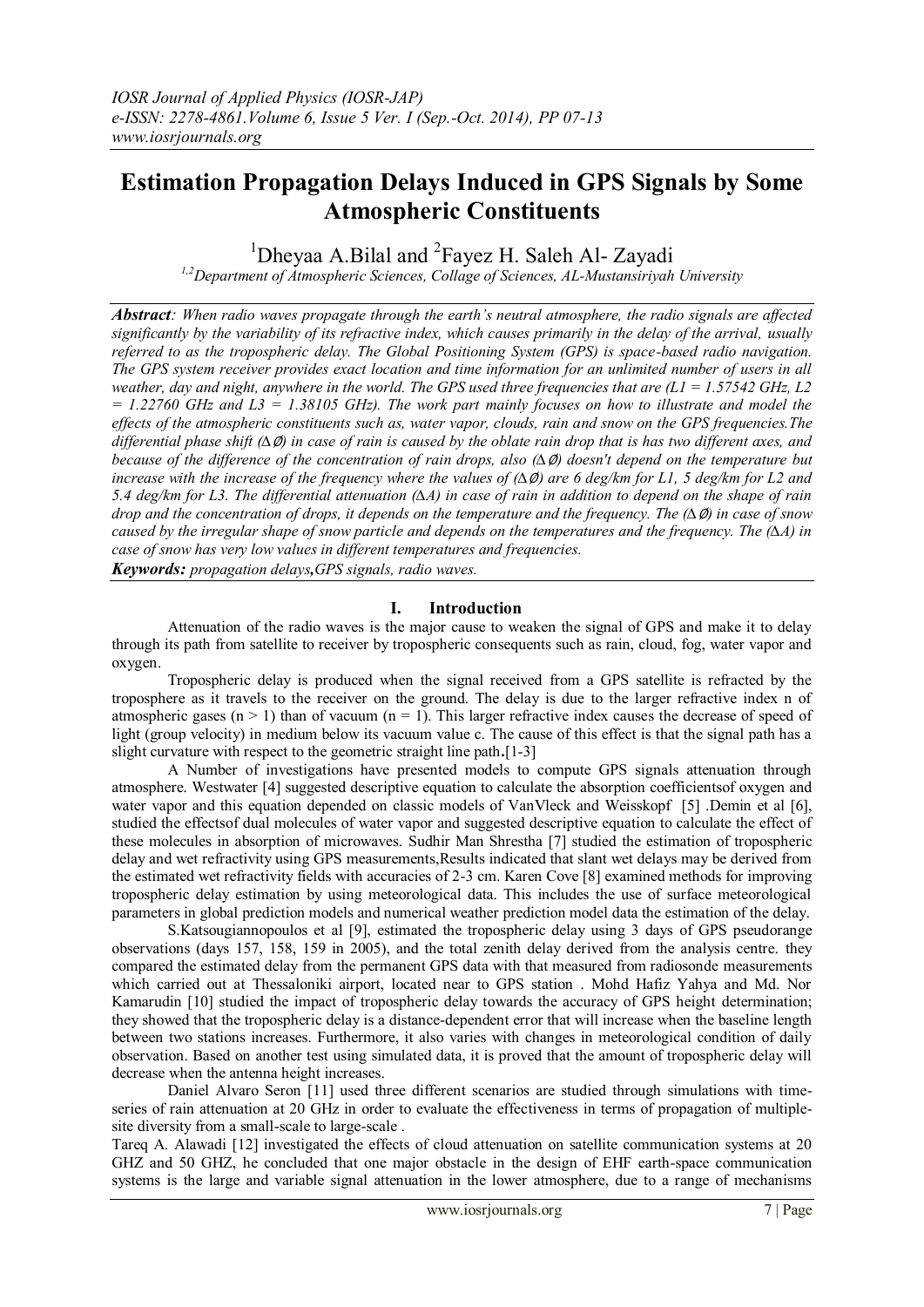including attenuation (and scattering) due to clouds and rain, tropospheric scintillation caused by atmospheric turbulence and variable attenuation by atmospheric gasses. In particular, cloud attenuation becomes very significant at EHF. S. J. Malinga1 et al [13] , Computed rain attenuation through scattering at microwave and millimeter bands in South Africa , the results are further applied to the terrestrial radio links and satellite links at a chosen rain rate and specified frequencies .

### **II. Methodology**

There are three frequencies used in the global positioning system (GPS)  $L1 = 1.57542$  MHz,  $L2 =$ 1.22760 GHz and L3 = 1.38105 GHz, these frequencies are affected the atmosphere specially by the troposphericconstituents like water , ice , snow etc. , therefore they tend and refract from its path by the refractivity . The refractivity can be determined by the refractive index. The complex refractive index consists of two parts, the imaginary part and the real part. The imaginary part (k) of the complex refractive index represents the absorption amount and it has three values , if  $k > 0$  (the wave will be absorbed), if  $k = 0$  (the wave will be transmitted without absorption losses), and if  $k < 0$  ( the wave will be amplitude). The real part (n) of the complex refractive index represents the refractive index.

The differential phase shift ( $\Delta\phi$ ) has three values, horizontally oriented targets ( $\phi_h$ ) (horizontal axis > vertical axis) will produce an increasing, positive differential phase shift with range. Vertically oriented targets  $(\varnothing_{\nu})$  (vertical axis > horizontal axis) will produce a decreasing, negative differential phase shift with range. And, spherical targets (horizontal axis = vertical axis) will produce near zero differential phase shift with range.

#### **1.2 Differential Phase and Differential attenuation for Rain and Snow**

The horizontal and vertical complex propagation constants of the medium  $k_{H,V}$  (m<sup>-1</sup>) can be expressed by [14]:

 $k_{H,V}$  =  $k_{z}$  +  $\frac{\pi k_{z}}{12}$  $\frac{1 \text{ k}_z}{12}$  N  $\int_D^D \frac{\text{max}}{\text{min}} Q_{H,V}$   $(e_x, M) D^3 N(D) dD1$ where:

D is the diameter of a sphere with volume equal to that of spheroid ,N (D) is the particle size distribution  $(m^{-4})$ ,  $D_{max}$  and  $D_{min}$  are the maximum and minimum diameter of particle, and  $k_z$  is the free propagation constant  $(m^{-1})$  [k<sub>z</sub> =  $2\pi / \lambda$ ,  $\lambda$  is the wavelength (m) ]. Q<sub>H,V</sub> are function of the eccentricity e<sub>x</sub> and refractivity M of the particle as follows :

 $Q_{H,V}$  = M<sup>2</sup> - 1 / 1 + P<sub>H,V</sub> (M<sup>2</sup> - 1**) 2** Where:

$$
P_V = \frac{1}{e_x^2} \left[ 1 - (1 - e_x^2 / e_x^2)^{1/2} \sin^{-1} e_x \mathbf{3} \right]
$$
  
 
$$
P_H = (1 - P_V)^{1/2} \mathbf{4}
$$

The eccentricity  $e_x$  is a function of the semi – minor and semi – major axes (a and b)  $e_x^2 = 1 - a^2/b^2$ The refractivity M is related to the complex dielectric constant ε by  $M^2 = \varepsilon$  [98].

#### **III. Results And Discussion**

#### **1-3 Differential Attenuation versus Rainfall Rate**

Figures (1),(2) and (3) state that the values of differential attenuation (∆A) of each frequency tend to be an inverse exponential increase with the increase of the  $(R)$ . We used five different temperatures  $(0, 5, 10, 15, ...)$ and 20) ° C for each frequency that is used in GPS and we found that the three frequencies (L1, L2 and L3) are affected the increase of temperatures with the increase in rainfall rate, where the value of  $(∆A)$  decreases with the increase of temperatures as rainfall rate increases , in other words , the value of differential attenuation for each frequency will be the highest when the temperature is 0° C with the increase of rainfall rate , but this difference in the values is low. The value of  $(∆A)$  increases with the increase of  $(R)$ , that means its value is positive because of the horizontally polarized pulse is affected more than the vertical polarized pulse because the rain drop is oblate and its horizontal axis is longer than its vertical axis since the concentration of water drops are more in the horizontal axis and this difference in (∆A) will lead to the delay of GPS signal from and to satellite. Also, we notice that the value of  $(\Delta A)$ 

differs with the difference in the frequency where it increases with the increase in the frequency , so the frequency (L1) has the highest value of  $(∆A)$  from the other two frequencies (L2 and L3), by another meaning, the value of  $(\Delta A)$  depends on the frequency where if the frequency increases, the value of  $(\Delta A)$  increases.

From figures (4),(5) and (6) we can notice that there is a comparison between the values of  $(∆A)$  of the three frequencies that are used in GPS (L1, L2 and L3) and for different temperatures (0, 5 and 10) $^{\circ}$ C that are drown versus the  $(R)$ , where that the relationship between  $(∆A)$  and  $(R)$  is an inverse exponential relationship where the values of (∆A) of the three frequencies increase with the decrease of the temperature as (R) increases and this increase in the values of (∆A) is obvious with the difference of the temperatures and with the increase of the rainfall rate , this means that the temperature play an important role for the values of differential attenuation ,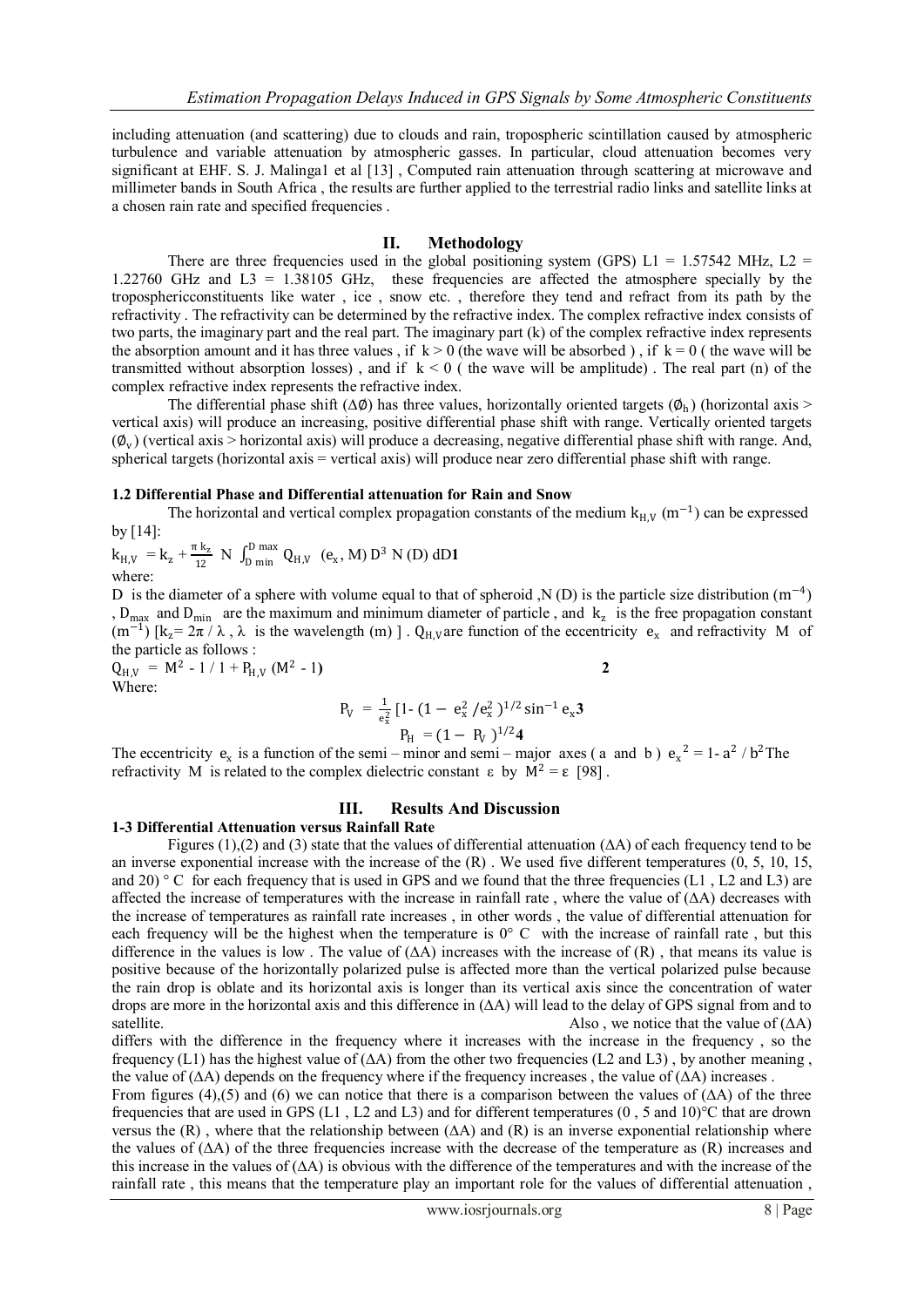also the rainfall rate has a strong and effective role for the values of (∆A) and this because of the shapes of rain drops and its concentration . The values of (∆A) change according to the used frequency, where they increase with the increase of the frequency, the frequency (L1) has the highest value of  $(∆A)$  than the other two frequencies (L2 and L3).



Figure 1. Differential attenuation (∆A) versus rainfall rate Figure .4 Differential attenuation (∆A) versus rainfall rate (R) of the frequency (L1) for different temperatures. (R) of the three frequencies (L1,L2 and L3) at  $t = 0^\circ$  C.



(R) of the frequency (L2) for different temperatures. (R) of the three frequencies (L1,L2 and L3) at t = 5° C



Figure 4. Differential attenuation (∆A) versus rainfall rate Figure 6. Differential attenuation (∆A) versus rainfall rate (R) of the frequency (L3) for different temperatures (R) of the three frequencies (L1,L2 and L3) at t = 10° C





Figure 2.Differential attenuation (∆A) versus rainfall rate Figure 5. Differential attenuation (∆A) versus rainfall rate



#### **2-3Differential Phase Shift versus Precipitation Rate of Melted Snow**

Figures (7), (8) and (41) show that the  $(\Delta \phi)$  for each frequency tend to be an inverse exponential increase with the increase of the precipitation rate of melted snow (PRMS). We used five different temperatures  $(0, -5, -10, -15, -20)$ ° C for each frequency from the frequencies (L1, L2 and L3) that are used in GPS, where we can notice that the values of  $(\Delta \emptyset)$  are different with the difference of temperatures for each frequency with the increase of the (PRMS) where they (values of  $\Delta\phi$ ) increase and have the highest value when t = 0° C (nearly 0.84 deg/km) for  $(L1)$ ,  $(0.66 \text{ deg/km})$  for  $(L2)$  and  $(0.74 \text{ deg/km})$  for  $(L3)$ , then the values start to decrease with the decrease of temperatures where  $(\Delta \phi)$  values as t = -5° C are  $(0.72 \text{ deg/km})$  for (L1),  $(0.58 \text{ m})$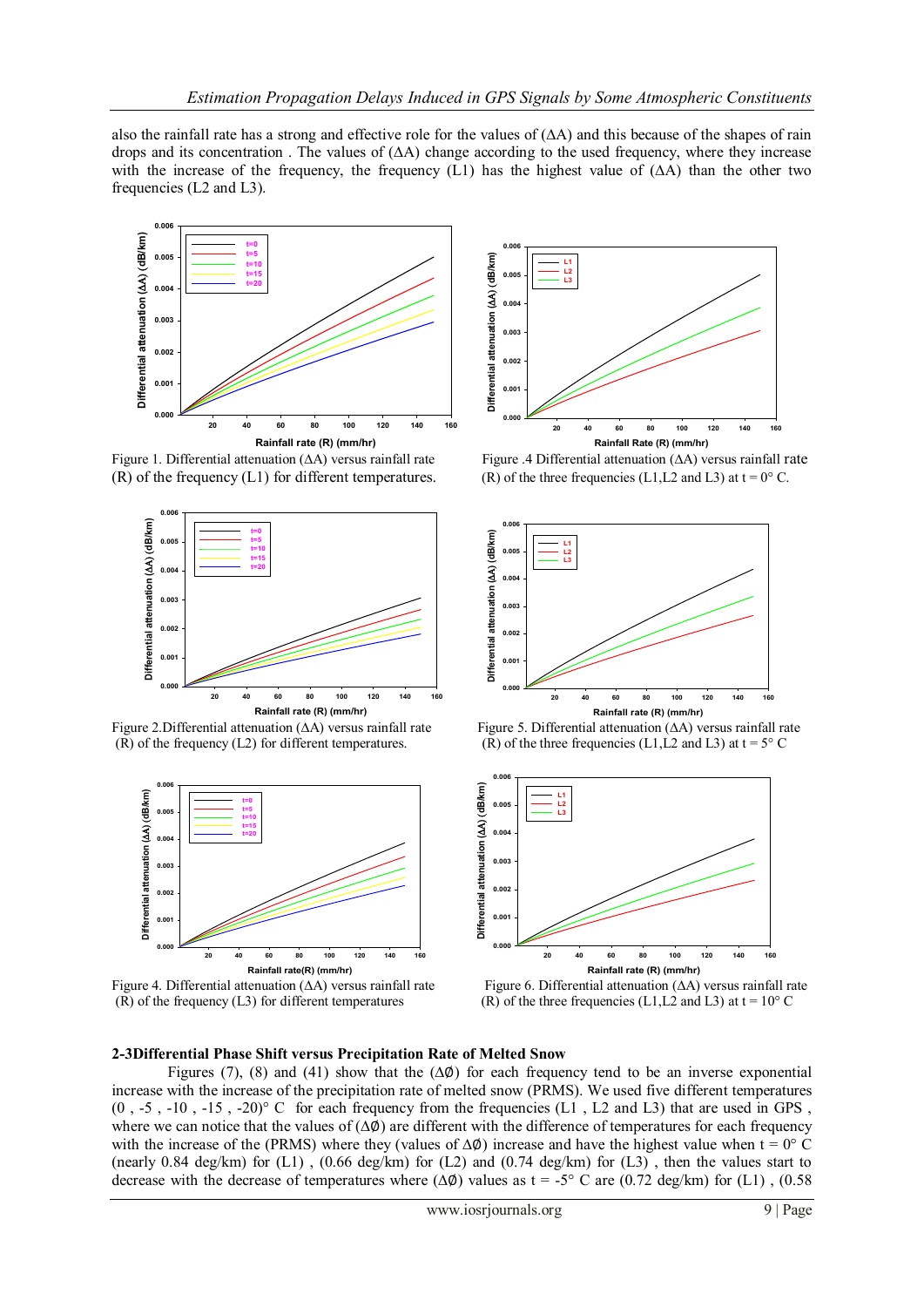deg/km) for (L2) and (0.65 deg/km) for (L3), and when t = -10° C thevalues of ( $\Delta\phi$ ) will be very close to its values when  $t = -15^{\circ}$  C, but they start to increase by very low increase as  $t = -20^{\circ}$  C where its values are higher than its values as t = -10° C by very low values, this means that the values of  $(\Delta \emptyset)$  decrease at temperatures (0, -5 , -10 , -15 )° C then (∆∅) increase when temperature decreases to (-20° C) , this is because of the shape of the snow particle is irregular and depending on temperature and humidity therefore the refractive index of snow will be low compared to the refractive index of water, and as result, its impact will be small on microwaves, and this means that the values of (∆∅) depend on the shape of the snow particle and temperature . Also , we can notice from these figures that the values of (∆∅) change with the frequency change , where they increase with the increase of the used frequency, the highest frequency (L1) has the highest value of  $(\Delta \emptyset)$  from the other two frequencies (L2 and L3) with the increase of (PRMS) .

Figures (9), (10) and (44) illustrate a comparison between the values of  $(\Delta \phi)$  for the three frequencies (L1 , L2 and L3) that are used in GPS and are drown with the increase of (PRMS) for different temperatures (0 , -5 , -10)° C , where we notice that there is an inverse exponential relationship between (∆∅) and (PRMS) where the values of (ΔØ) of the three frequencies at the given temperatures will be increased with the increase of (PRMS) an inverse exponentially , where the temperatures have an obvious effect on the values of (∆∅) with the increase of the precipitation rate of melted snow , where the (∆∅) values decrease with the decrease of temperature and the increase of (PRMS) , and this decrease in the (∆∅) values is varying because of the shape of snow is irregular depending on the temperature and the humidity which make the refractive index of snow is low compared to the refractive index of water . Also , we can notice that the value of (∆∅) depends on the frequency where it will be high as the frequency is high and decreases with the decrease of the frequency , the frequency (L1) has the highest value of  $(\Delta \phi)$  than the other two frequencies (L2 and L3) for all temperatures that are used in this study .

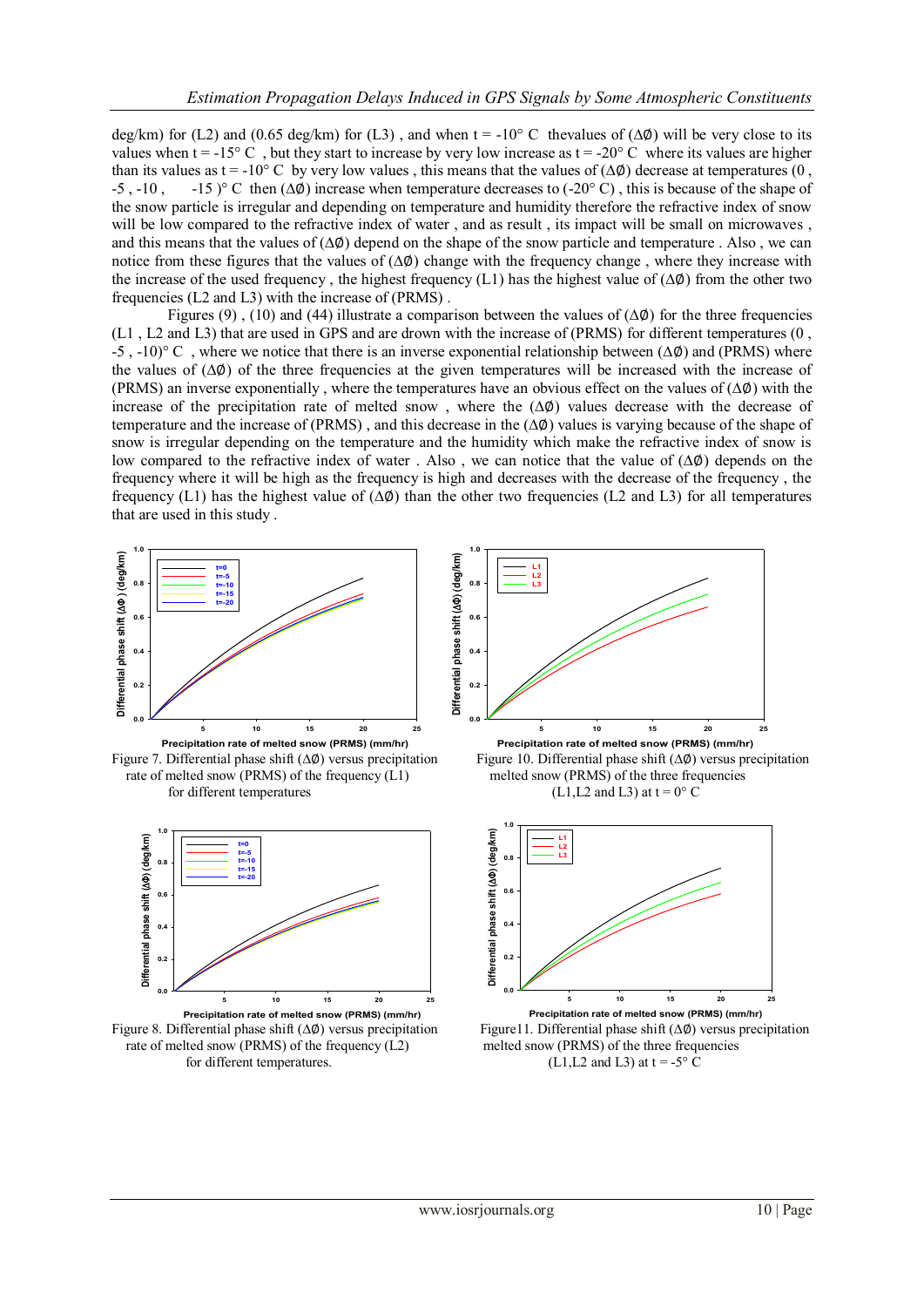

# **3-3Differential Attenuation versus Precipitation Rate of Melted Snow**

From figures (11), (12) and (13) we can notice that the values of  $(∆A)$  for each frequency tend to be an inverse exponential increase with the increase of  $(PRMS)$ . We used five different temperatures  $(0, -5, -10, -5)$ 15 , -20)° C for each frequency from the three frequencies (L1 , L2 and L3) that are used in GPS , where we find that the values of (∆A) depend on the temperature and there is a weak impact of temperature on the values of (∆A), where they increase with the decrease of temperature , but this increase is varying , in addition , the values of (∆A) generally are very low where they are (0.0077 dB/km) at 0° C while at -20° C will be (0.0018 dB/km) for (L1), its values are (0.0075 dB/km) at  $0^{\circ}$ C and (0.0018 dB/km) at -20 $^{\circ}$ C for (L2), while its values are (0.0076 dB/km) at  $0^{\circ}$  C and (0.0018 dB/km) at -20 $^{\circ}$  C for (L3), that means if the temperature decreases, the values of  $(∆A)$  may be equal for the three frequencies (L1, L2 and L3).

Also, we can notice that the values of  $(∆A)$  are different with the difference of the frequency, but this difference is low, where the values of  $(∆A)$  are equal for the three frequencies at low temperatures.

Figures (14), (15) and (16) show a comparison between the values of  $( \Delta A)$  for the three frequencies (L1, L2 and L3) that are used in GPS and for different temperatures  $(0, -5, -10)$ ° C that are drown versus (PRMS) , where the relationship between (∆A) and (PRMS) is an inverse exponential relationship , where the difference of the temperatures has an obvious effect on the value of (∆A) of the three frequencies with the increase of (PRMS) , but this effect is a weak , also there is small difference in the values of (∆A) of the three frequencies at the same temperature .Generally , the values of  $(∆A)$  of the frequencies  $(L1, L2$  and  $L3)$  will be a very low , the causes of this as it is known are the irregular shape of the snow particle and the low refractive index of snow . Also, the values of (∆A) differ with the difference of the frequency, where they will be the highest when the frequency is the highest that means they increase with the increase of the frequency.



Differential attenuation (AA) (dB/km) 0.000  $0.0004$  $0.0002$ 15  $\overline{2}$ Precipitation rate of melted snow (PRMS) (mm/hr)

13. Differential attenuation Figure  $(AA)$ versus precipitation melted snow (PRMS) of the frequency (L1) for different temperatures.

Figure 16. Differential attenuation  $(\Delta A)$  versus precipitation melted snow (PRMS) of the three frequencies (L1,L2 and L3) at  $t = 0$ °C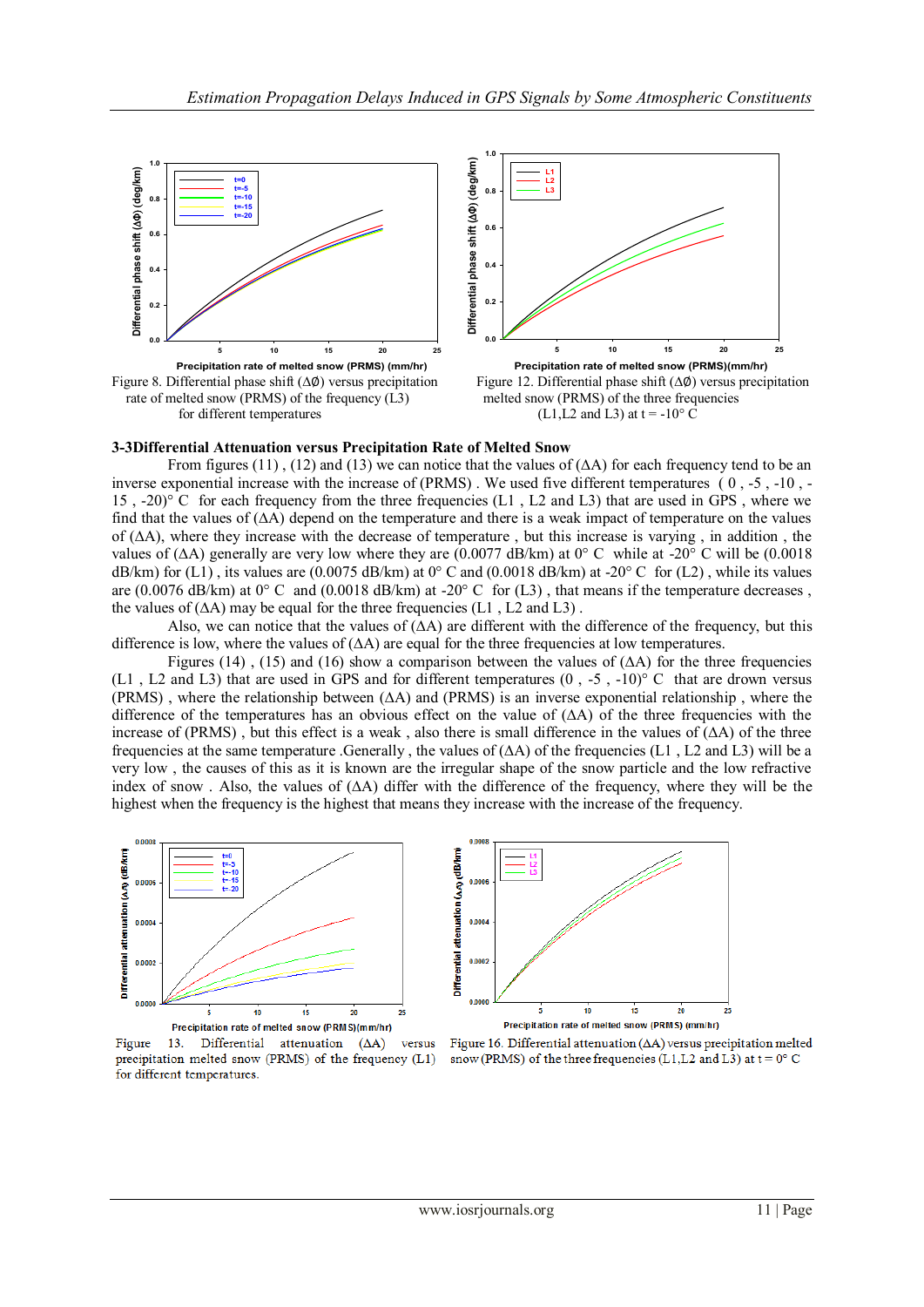

Figure 14. Differential attenuation  $(AA)$ versus precipitation melted snow (PRMS) of the frequency (L2) for different temperatures





Precipitation rate of melted snow (PRMS) (mm/hr)





 $(\Delta A)$ versus

Figure 15. Differential attenuation precipitation melted snow (PRMS) of the frequency (L3) for different temperatures.



# **IV. Conclusion**

The complex refractive index is the main cause of delay of the GPS signals through the atmosphere by ice, water, clouds and snow because of the difference of density, temperature shape and dielectric constant. The differential phase shift (∆∅) depends on the shape and the concentration of rain drops and its values are positive because of the oblate shape of drops (horizontal axis > vertical axis).

The values of the differential phase shift will be irregular in low temperatures because of the irregular shape of snow, the values of  $(\Delta \emptyset)$  in the case of rain are higher than its values in the case of snow because of the refractive index of snow is small compared with water . The (∆A) is related the (∆∅) in the cases of rain and snow and depends on the temperature, the ( $\Delta A$ ) in the case of rain is higher than its values in the case of snow.

#### **References**

- [1] E.D. Kaplan and C.J. Hearty, 2006: Understanding GPS: Principles and Applications. Second Edition, Artech House Inc.,
- [2] B.W. Parkinson et al, 2002: Global Positioning System: Theory and Applications. Volume I, American Institute of Aeronautics and Astronautics, Inc.,
- [3] Bevis, M. et al, 1992: GPS meteorology: sensing of atmospheric water vapor using the Global Positioning System. Journal of Geophysical Research, Vol. 97, No. D14.
- [4] Westwater E.R., 1967: Analysis of the correction of range errors due to atmospheric refraction by microwave radiometer techniques. ESSA Tech-Rep. IER 30-ITSA30
- [5] Van Vleck J.H., and V.F. Weisskopf , 1947 : On the Shape of collision broadened lines . Rev. of Modern Physics, Vol. 17.
- [6] Demin V.V. et al, 1977: The role of water vapor dimmer in satellite radiometric studies of the atmosphere at centimeter and millimeter wavelengths. Atmosphere and Oceanic Physics, Vol. 7, No. 2.
- [7] Sudhir Man Shrestha ,2003 : Investigations into the Estimation of Tropospheric Delay and Wet Refractivity Using GPS Measurements . University of Calgary , Calgary, Alberta, Canada . No.20180
- [8] Karen Cove , 2005 : Improvements in GPS Tropospheric Delay Estimation With Numerical Weather Prediction . M.Sc. thesis. University of New Brunswick , Canada .
- [9] S.Katsougiannopoulos et al , 2006 : Tropospheric Refraction Estimation Using Various Models, Radiosonde Measurements and Permanent GPS Data . Shaping the Change, XXIII FIG Congress. Munich, Germany.
- [10] Mohd Hafiz Yahya , and Md. Nor Kamarudin , The Impact of Tropospheric Delay Towards The Accuracy of GPS Height Determination. UniversitiTeknologiMalaysia ,Skudai, Johor , Malaysia . Email: [md.nor@fksg.utm.my](mailto:md.nor@fksg.utm.my) .
- [11] Daniel Alvaro Seron,2012: M.Sc. thesis .Multiple , Large Separation Site Diversity . Milan ,Polimi : School of Telecommunications Engineering of Barcelona , Polytechnic University of Catalonia .